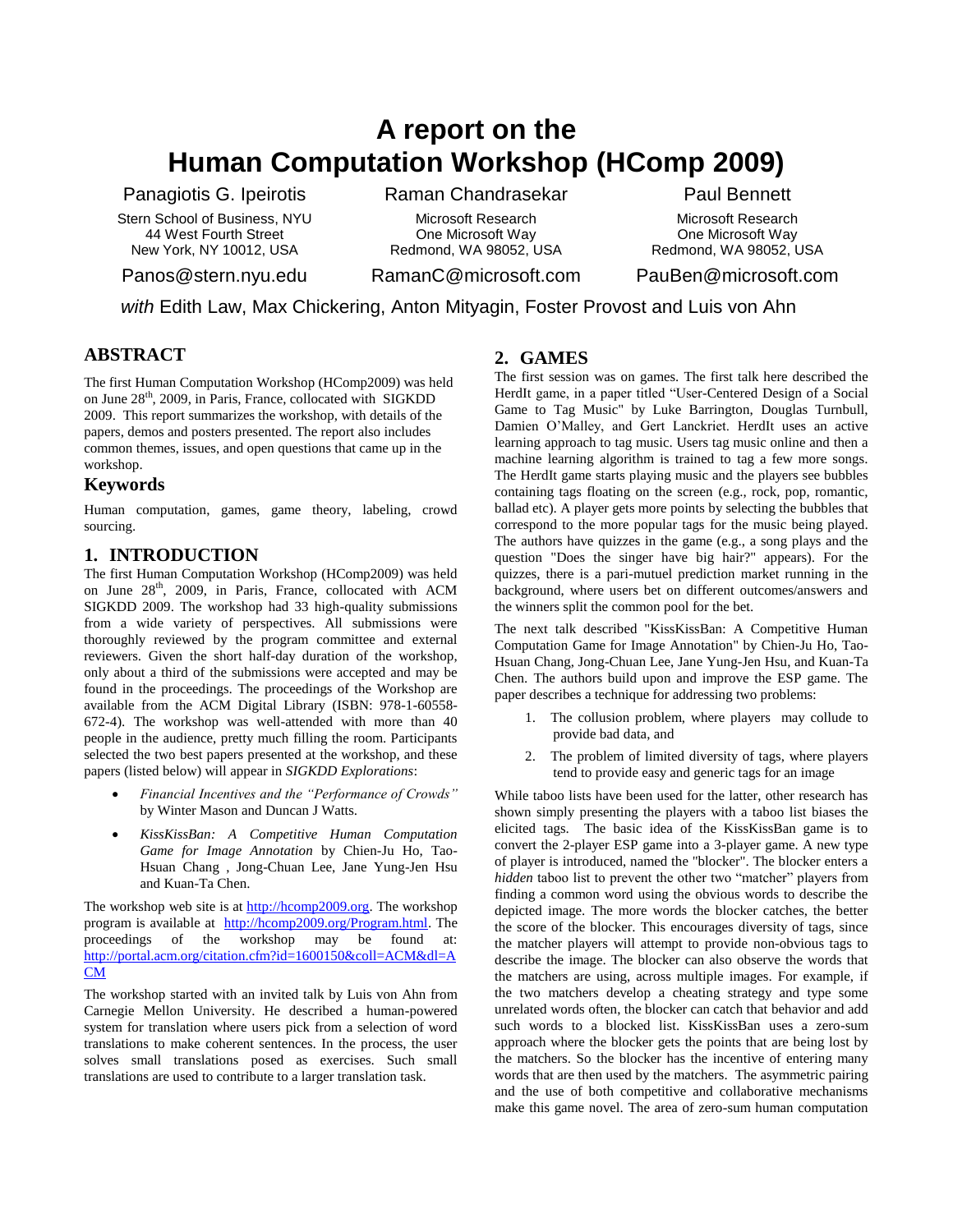games is relatively unexplored, and we expect to see more work around these ideas.

The third talk in this session was on the paper "Community-based Game Design: Experiments on Social Games for Commonsense Data Collection" by Yen-Ling Kuo, Kai-Yang Chiang, Cheng-Wei Chan, Jong-Chuan Lee, Rex Wang, Edward Yu-Te Shen, and Jane Yung-Jen Hsu. The authors describe the "Rapport" game to build "common-sense" ontologies using virtual pets that are being 'fed' knowledge by the player's friends (e.g. in a Facebook-like setting). The game has some quiz-like templates (e.g., X likes-to Y) which are then filled in by friends of the player using reasonable values (e.g., "a student likes-to have no homework"). To make it fun, the pets compete online playing such quizzes, and become smarter, getting "smart points". The pets get points when they give the same answers as the pets of other owners. The smartest pets that have the most knowledge and give the most sensible answers appear in the leaderboard.

#### **3. HUMAN COMPUTATION IN PRACTICE**

The next session consisted of a number of demos and posters. The demos included:

- The Phrase Detectives Game, from the University of Essex, to help create large-scale linguistically annotated corpora.<http://anawiki.essex.ac.uk/>
- Picture This, a game from Microsoft to elicit preference judgments to rank images for an image query. [http://www.clubbing.com/Pages/Games/GameList.aspx?](http://www.clubbing.com/Pages/Games/GameList.aspx?game=Picture_This) [game=Picture\\_This](http://www.clubbing.com/Pages/Games/GameList.aspx?game=Picture_This)
- Page Hunt, also from Microsoft, to garner data to improve web search relevance, going from web pages to queries.

<http://pagehunt.msrlivelabs.com/PlayPageHunt.aspx>

- TurkIt, from MIT, providing a library and toolkit for 'iterative tasks' on Mechanical Turk.
- Seaweed, also from MIT, to help design economic games.
- Search War, from CMU, to collect, for a given web page, its relevance and salience.
- Magic Bullet, from Newcastle University, to streamline the robustness evaluation of CAPTCHAs. Thumbs-UP, from Yahoo!, to rank search results.
- Games for Games, from Est Creativity Rising and the University of Bremen, examining how human computation game design and scoring approaches affect the quality of data gathered.

There were five posters included in the program:

- In *From Active Towards InterActive Learning: Using consideration information to improve labeling correctness,* Abraham Bernstein and Jiwen Li suggest that active learning algorithms should help raters improve their performance by using "consideration information".
- Dorin Morrison *et al* in *TagCaptcha: Annotating images with CAPTCHAS* exploit the need for human verification to label images for keyword-based retrieval.
- Peter Faymonville *et al* in their paper *CAPTCHA-based Image Labeling on the Soylent Grid* explore usability issues in an open labeling platform built for vision researchers.
- Osamuyimen Stewart *et al* look at *Designing Crowdsourcing Community for the Enterprise* and suggest that we need to identify the right social objects and use that to design (not necessarily monetary) incentives to motivate and sustain participation in enterprise crowdsourcing.
- Trevor Burnham and Rahul Sami, in *A Reputation System for Selling Human Computation* present a model and discuss how "partial verification" can be used to eliminate mistrust in reputation systems, and how this can help human computation become more efficient.

## **4. GAME THEORETIC ANALYSIS**

The third session was on game theory.

The position paper by Shaili Jain and David Parkes, "The Role of Game Theory in Human Computation Systems," gave an outline of promising directions for research in this area. The basic idea is that human computation may benefit by using game theoretic concepts to improve the design of the games, just as the use of game theory solved problems (e.g. free riding) in settings like P2P networks. The presentation included a brief introduction to game theoretic analysis of some games and systems (e.g., PhotoSlap, ESP game, and Yahoo Answers). The talk advocated a modeling of user actions (e.g. in the ESP games players select "easy" or "difficult" words), the corresponding costs and benefits for the users, and how these affect the outcome of the game. The nice outcome is that game theory helps to predict the equilibrium/stable state of these games (in the ESP Game, players have the incentives to enter "easy" words). The high-level take away from the talk: it is good to build a game-theoretic model of each game, so that we can see how robust the game is to perturbations of design options.

The game theory discussion continued with the paper "On Formal Models for Social Verification" by Chien-Ju Ho and Kuan-Ta Chen. The authors describe how to use game theory to show the effect of sequential verification vs. parallel verification. Parallel verification is the process by which two users submit an answer for a question, and if it matches they get a reward. Sequential verification is where the user submits an answer that needs to match a known "correct" answer. The paper provides the corresponding equilibria that result from these mechanisms.

#### **5. LABELING COST AND EFFICIENCY**

The next session on labeling cost and efficiency started with the paper "Efficient Human Computation: the Distributed Labeling Problem" by Ran Gilad-Bachrach, Aharon Bar Hillel and Liat Ein-dor, who tackle the following problem: comparing tags introduces errors when what is desired is concept equality. That is, using humans we can collect labels and tags that describe an object (e.g., an image). When the number of possible labels is large, then we will start seeing consistency problems as different labelers use different vocabularies to create their labels. For example, labelers may provide correct answers but, due to polysemy, they may end up giving superficially different labels, even though they mean the same thing ("truck" and "lorry").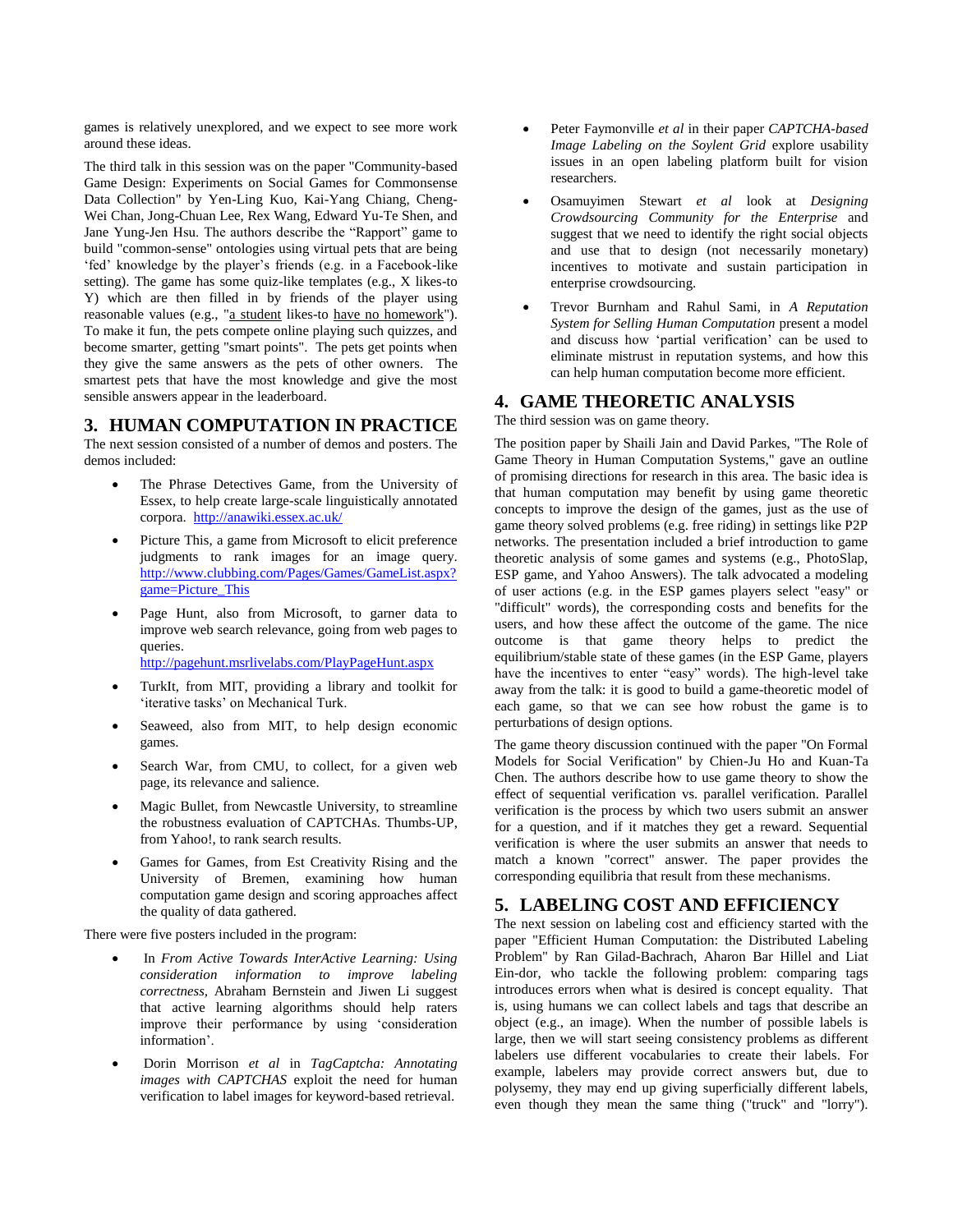Conversely, they may give the same label even though they mean different things (e.g. "greyhound" the dog, and "greyhound" the bus company). The authors describe graph-theoretic algorithms that can be used to resolve such problems and provide bounds on the optimality of the proposed approaches. There are still questions about how to deal with the fact that the same user may not be self-consistent over time, and how to deal with users of various degrees of reliability.

The last talk of the workshop was on "Financial Incentives and the Performance of Crowds" by Winter Mason and Duncan J. Watts. The authors examine how Mechanical Turk workers (a.k.a. "Turkers") respond to various levels of payment. The result was that Turkers respond to higher payments by doing more work, but that the quality of the work was not sensitive to the size of the payment. In a test of anchoring, the authors asked Turkers if they felt that they have been fairly compensated. The Turkers reported that they were underpaid, valuing their work 2-3 cents more per HIT compared to the actual payment. Particularly interesting was that this difference was consistent across levels of payment.

The workshop concluded with a dinner sponsored by Microsoft Research and Carnegie Mellon, where the participants continued the discussions of the day.

## **6. THEMES**

The overall themes that emerged from the workshop were rather clear: on the one hand, there is the experimental side of human computation, where researchers are trying to devise new incentives for users to participate, new types of actions, and new modes of interaction. This contains work on new programming paradigms and game templates designed to enable rapid prototyping, allow partial completion of tasks, and aid in reusability of game design. On the other hand, we have the more abstract/theoretic side, where researchers are trying to model these actions and incentives to examine what theory predicts about these designs. Finally, there is work that examines what to do with the noisy results that are being generated by such games and systems: how can we best handle noise, identify labeler expertise, and use the generated data for data mining purposes?

We noted common themes, issues, and open questions throughout the day and synthesized those into the following list of more pressing open questions which we posed to the audience in the concluding session of the workshop.

#### **Game Design**

- What are other models of asymmetric pairing than that introduced by KissKissBan? How are these tied to zero-sum games and do they show different robustness to exploitation than the currently dominant collaborative framework?
- Is it useful to use social networks and social credit in the process of garnering data? Can such an approach be used to synthesize data for personalization rather than the global approach often taken to data mining using human computation?

#### **Human Computation in Practice**

 Can we have a declarative programming language to handle the more mundane aspects of game building?

- Sometimes a game really fits a problem better, either because of the underlying characteristics or via provable game theory results. Can we get Turkers to play a game rather than solve a HIT?
- As a research community, how can we drive traffic to games?

#### **Game Theory and Human Computation**

- What is the value of single answers from one player versus the overall target we are trying to converge on from a data mining perspective?
- Are there equilibria for [all] major classes of human computation games?
- We need game design for different classes of games what classes do we consider?
- What is optimality in the context of human computation and how do we prove it? For example, from a data mining perspective, getting noisy labels from a human judge or labeler ( a 'teacher') may be okay if the noise can be bounded or estimated in some way.
- What types of exploitation break the system irrecoverably versus soft exploitations like single biased labelers who can be identified and post-processed out of the data during mining?

#### **Labeling Cost and Efficiency**

- What is the value of a 'teacher' here? Not everyone is equal, but how do we identify and use the better, more knowledgeable players?
- How much time should we spend on designing a game? Is it better in some cases to just get data annotated by other means than to spend time in designing games to get annotations? Is there a simple procedure to predict cost-benefit before investing too much time?
- Although most of human computation has been focused on reducing costs of data annotations, we often overlook a class of tasks where no individual can solve the problem or no individual knows all the answers. What important problems fall within this class?
- What is the number of labels vs. quality trade-off?
- What if teachers give correct answers with different probabilities? How can we model and use this?
- How do we factor in the skill of a teacher and the value of a label?
- How do we automatically use teacher expertise and label value to choose what to pay?

#### **7. CONCLUSION**

HComp2009, the first workshop on Human Computation, was extremely successful in reaching a number of disciplines and getting high quality papers from a number of people active in this area. The organizers look forward to organizing the next year"s workshop on Human Computation. The Workshop has also assembled a Wiki bibliography in the area, available at [http://hcomp2009.wikispaces.com](http://hcomp2009.wikispaces.com/) which we hope will be widely used and extended.